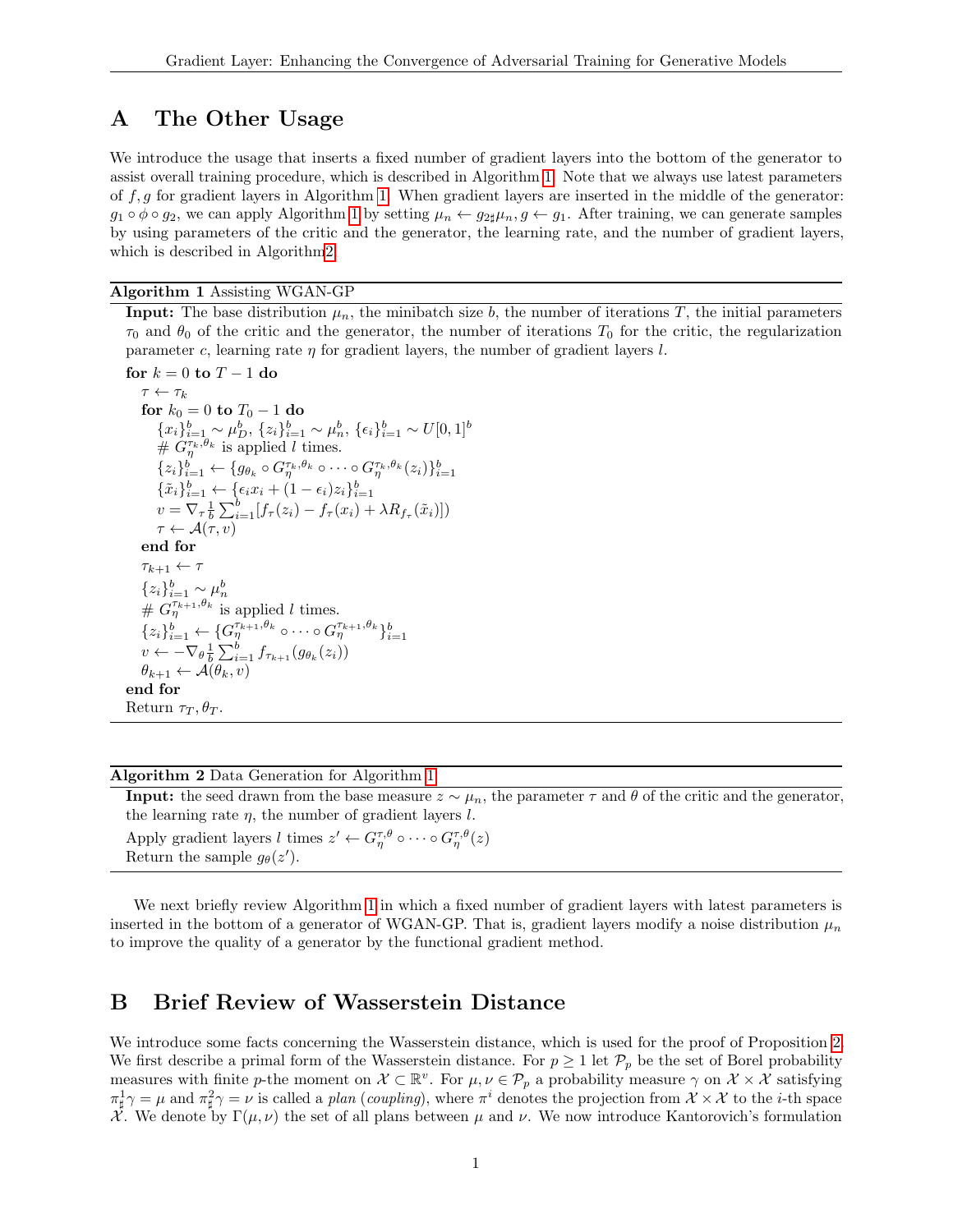of the p-Wasserstein distance  $W_p$  for  $p \geq 1$ .

<span id="page-1-0"></span>
$$
W_p^p(\mu, \nu) = \min_{\gamma \in \Gamma(\mu, \nu)} \int_{\mathcal{X} \times \mathcal{X}} ||x - y||_2^p d\gamma(x, y) \tag{1}
$$

When  $p = 1$  and  $\mu, \nu$  have bounded supports, there is the Kantorovich-Rubinstein dual formulation of the 1-Wasserstein distance, which coincide with the definition introduced in the paper. The existence of optimal plans is guaranteed under more general integrand (c.f. [\[6,](#page-4-0) [2\]](#page-3-0)) and we denote by Γ the set of optimal plans. Prior to this formulation, the optimal transport problem in Monge's formulation was proposed.

<span id="page-1-1"></span>
$$
\inf_{\phi_{\sharp}\mu=\nu} \int_{\mathcal{X}} \|x - \phi(x)\|_{2}^{p} d\mu(x), \tag{2}
$$

where the infimum is taken over all transport maps  $\phi : \mathcal{X} \to \mathcal{X}$  from  $\mu$  to  $\nu$ , i.e.,  $\phi_{\sharp}\mu = \nu$ . Because a transport map φ gives a plan  $\gamma = (id \times \phi)_{\sharp} \mu$ , we can easily find  $(1) \leq (2)$  $(1) \leq (2)$ . In general, an optimal transport map that solves the problem [\(2\)](#page-1-1) does not always exist unlike Kantrovich problem [\(1\)](#page-1-0). However, in the case where  $p > 1$ ,  $\mathcal{X} = \mathbb{R}^v$ , and  $\mu$  is absolutely continuous with respect to the Lebesgue measure, the existence of optimal transport maps is guaranteed [\[3,](#page-3-1) [4\]](#page-4-1) and it is extended to more general integrand (see [\[2\]](#page-3-0)). Moreover, this optimal transport map also solves Kantrovich problem [\(1\)](#page-1-0), i.e., these two distances coincide. On the other hand, in the case  $p = 1$ , the existence of optimal transport maps is much more difficult, but it is shown in limited settings as follows.

<span id="page-1-2"></span>**Proposition A** (Sudakov [\[5\]](#page-4-2), see also [\[1\]](#page-3-2)). Let X be a compact convex subset in  $\mathbb{R}^v$  and assume that  $\mu$  is absolutely continuous with respect to Lebesgue measure. Then, there exists an optimal transport map  $\phi$  from  $\mu$  to  $\nu$  for the problem [2](#page-1-1) with  $p = 1$ . Moreover, if  $\nu$  is also absolutely continuous with respect to Lebesgue measure, we can choose  $\psi$  so that  $\psi^{-1}$  is well defined  $\mu_0$ -a.e., and  $\phi_{\sharp}^{-1}\nu = \mu$ .

Under the same assumption in Proposition [A,](#page-1-2) it is known that two distances  $(2)$  and  $(1)$  coincide [\[1\]](#page-3-2), that is, the Kantrovich problem [\(1\)](#page-1-0) is solved by an optimal transport map.

# C Proofs

We here the give proof of Proposition [1.](#page-1-2)

<span id="page-1-3"></span>Proof of Proposition [1.](#page-1-2) Note that  $\mathcal{L}(\psi) = \mathcal{L}(f^*_\psi, \psi)$ . For  $\psi \in B_r^{\infty}(\phi)$ , we divide  $\mathcal{L}(\psi)$  into two terms as follows.

$$
\mathcal{L}(\psi) = (\hat{\mathcal{L}}(f^*_{\psi}, \psi) - \hat{\mathcal{L}}(f^*_{\phi}, \psi)) + \hat{\mathcal{L}}(f^*_{\phi}, \psi). \tag{3}
$$

We first bound the first term in [\(3\)](#page-1-3) by L-smoothness of  $\hat{\mathcal{L}}(f^*_{\psi'}, \psi)$  with respect to  $\psi'$  at  $\psi$  in  $B_r^{\infty}(\psi)$ .

$$
\left|\hat{\mathcal{L}}(f^*_{\phi},\psi) - (\hat{\mathcal{L}}(f^*_{\psi},\psi) + \langle \nabla_{\psi'}\hat{\mathcal{L}}(f^*_{\psi'},\psi)|_{\psi'=\psi},\phi-\psi\rangle_{L^2(\mu_g)})\right| \leq \frac{L}{2} \|\phi-\psi\|_{L^2(\mu_g)}^2.
$$

Since  $\hat{\mathcal{L}}(f^*_{\psi'}, \psi)$  attains the maximum, we have  $\nabla_{\psi'} \hat{\mathcal{L}}(f^*_{\psi'}, \psi)|_{\psi'=\psi} = 0$  and have

<span id="page-1-5"></span><span id="page-1-4"></span>
$$
\left| \hat{\mathcal{L}}(f_{\phi}^*, \psi) - \hat{\mathcal{L}}(f_{\psi}^*, \psi) \right| \le \frac{L}{2} \| \phi - \psi \|_{L^2(\mu_g)}^2.
$$
 (4)

We next bound  $\hat{\mathcal{L}}(f^*_{\phi}, \psi)$  in [\(3\)](#page-1-3). We remember that

$$
\hat{\mathcal{L}}(f_{\phi}^*, \psi) = \mathbb{E}_{x \sim \mu_D} [f_{\phi}^*(x)] - \mathbb{E}_{x \sim \mu_g} [f_{\phi}^* \circ \psi(x)] - \lambda R_{f_{\phi}^*}.
$$
\n
$$
(5)
$$

By L-smoothness of  $f^*_{\phi}$ , it follows that

$$
\left|f_{\phi}^*(\psi(x)) - (f_{\phi}^*(\phi(x)) + \langle \nabla_z f_{\phi}^*(z)|_{z=\phi(x)}, \psi(x) - \phi(x) \rangle_2)\right| \leq \frac{L}{2} ||\psi(x) - \phi(x)||_2^2.
$$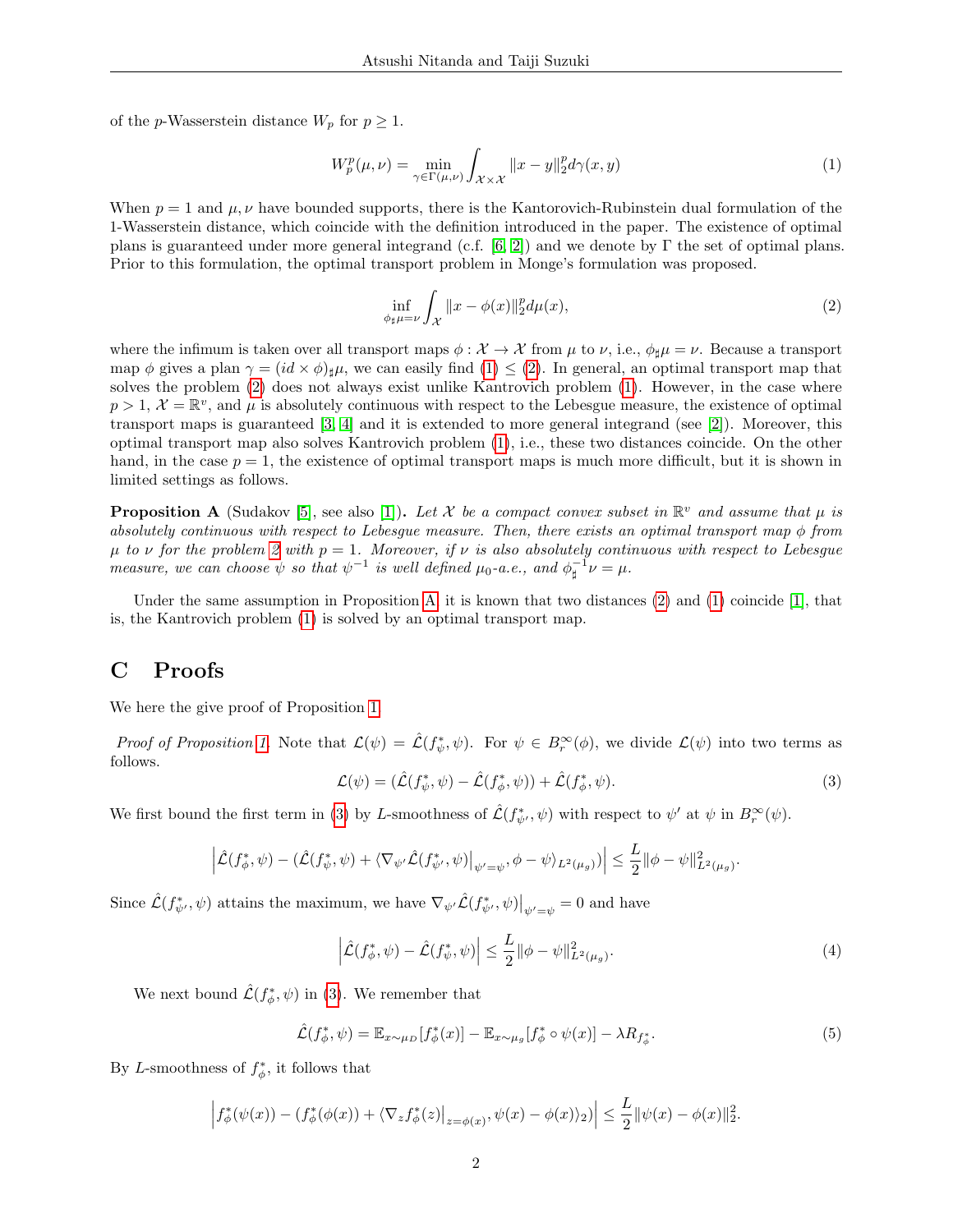By taking the expectation with respect to  $\mathbb{E}_{\mu_g}$ , we get

$$
\left| -\mathbb{E}_{x \sim \mu_g} [f_{\phi}^* \circ \psi(x)] + \mathbb{E}_{\mu_g} [f_{\phi}^* (\phi(x))] + \langle \nabla_z f_{\phi}^* \circ \phi, \psi - \phi \rangle_{L^2(\mu_g)} \right| \leq \frac{L}{2} \|\psi - \phi\|_{L^2(\mu_g)}^2.
$$

We substitute this inequality into [\(5\)](#page-1-4), we have

$$
\hat{\mathcal{L}}(f_{\phi}^*, \psi) \leq \mathbb{E}_{x \sim \mu_D} [f_{\phi}^*(x)] + \frac{L}{2} ||\psi - \phi||_{L^2(\mu_g)}^2 - (\mathbb{E}_{\mu_g} [f_{\phi}^*(\phi(x))] + \langle \nabla_z f_{\phi}^* \circ \phi, \psi - \phi \rangle_{L^2(\mu_g)}) - \lambda R_{f_{\phi}^*}
$$
\n
$$
= \hat{\mathcal{L}}(f_{\phi}^*, \phi) - \langle \nabla_z f_{\phi}^* \circ \phi, \psi - \phi \rangle_{L^2(\mu_g)} + \frac{L}{2} ||\psi - \phi||_{L^2(\mu_g)}^2
$$
\n
$$
= \mathcal{L}(\phi) + \langle \nabla_{\phi} \mathcal{L}(\phi), \psi - \phi \rangle_{L^2(\mu_g)} + \frac{L}{2} ||\psi - \phi||_{L^2(\mu_g)}^2,
$$
\n(6)

and the opposite inequality

<span id="page-2-1"></span>
$$
\hat{\mathcal{L}}(f_{\phi}^*, \psi) \ge \mathcal{L}(\phi) + \langle \nabla_{\phi} \mathcal{L}(\phi), \psi - \phi \rangle_{L^2(\mu_g)} - \frac{L}{2} ||\psi - \phi||^2_{L^2(\mu_g)},\tag{7}
$$

where we used  $\nabla_{\phi} \mathcal{L}(\phi) = -\nabla_z f_{\phi}^*(z)|_{z=\phi(\cdot)}$ . By combining [\(3\)](#page-1-3),[\(4\)](#page-1-5), and [\(6\)](#page-2-0), we have

$$
\mathcal{L}(\psi) \leq \mathcal{L}(\phi) + \langle \nabla_{\phi} \mathcal{L}(\phi), \psi - \phi \rangle_{L^2(\mu_g)} + L \|\phi - \psi\|_{L^2(\mu_g)}^2.
$$

Moreover, since  $\hat{\mathcal{L}}(f^*_{\psi}, \psi) - \hat{\mathcal{L}}(f^*_{\phi}, \psi) \ge 0$  in [\(3\)](#page-1-3), we have  $\mathcal{L}(\psi) \ge \hat{\mathcal{L}}(f^*_{\phi}, \psi)$ . Therefore, we get the opposite inequality by [\(7\)](#page-2-1)

$$
\mathcal{L}(\psi) \geq \mathcal{L}(\phi) + \langle \nabla_{\phi} \mathcal{L}(\phi), \psi - \phi \rangle_{L^2(\mu_g)} - \frac{L}{2} ||\phi - \psi||_{L^2(\mu_g)}^2.
$$

This finishes the proof.

We next provide the proof of Theorem [1.](#page-0-2)

*Proof of Theorem [1.](#page-0-2)* Noting that  $\|\eta \nabla_{\phi_k} \mathcal{L}(\phi_k)\|_{\infty} \leq r$  and Lipschitz smoothness of  $\mathcal{L}$ , we have

$$
\mathcal{L}(\phi_{k+1}) \leq \mathcal{L}(\phi_k) - \eta \|\nabla_{\phi} \mathcal{L}(\phi_k)\|_{L^2(\mu_g)}^2 + \frac{\eta^2 L}{2} \|\nabla_{\phi} \mathcal{L}(\phi_k)\|_{L^2(\mu_g)} \n= \mathcal{L}(\phi_k) - \eta(1 - \eta L/2) \|\nabla_{\phi} \mathcal{L}(\phi_k)\|_{L^2(\mu_g)}^2.
$$

Since  $\eta \leq 1/L$ , we have  $\mathcal{L}(\phi_{k+1}) \leq \mathcal{L}(\phi_k) - \frac{\eta}{2} \|\nabla_{\phi} \mathcal{L}(\phi_k)\|_{L^2(\mu_\theta)}^2$ . Summing up over  $k \in \{0, \ldots, T-1\}$  and dividing by  $T$  we obtain

$$
\frac{1}{T}\sum_{k=0}^{T-1}\|\nabla_{\phi}\mathcal{L}(\phi_k)\|_{L^2(\mu_g)}^2 \leq \frac{2}{\eta T}(\mathcal{L}(\phi_0)-\mathcal{L}(\phi_T)).
$$

This inequality finishes the proof of the theorem.

Proof of Proposition [2](#page-0-2). By Proposition [A,](#page-1-2) there exists an optimal transport  $\psi$  from  $\mu_g$  to  $\mu_D$  and an optimal plan is given by  $\gamma = (id \times \psi)_{\sharp} \mu_g$ . We set  $\psi_t = (1-t)id + t\psi$  and  $\mu_t = \psi_{t\sharp} \mu_g$ . Because  $(\psi_s, \psi_t)_{\sharp} \mu_g$  $(0 \leq s < t \leq 1)$  gives a plan between  $\mu_g$  and  $\mu_D$ , we have

$$
W_1(\mu_s, \mu_t) \le \int_{\mathcal{X} \times \mathcal{X}} ||x - y||_2 d(\psi_s, \psi_t)_{\sharp} \mu_g
$$
  
= 
$$
\int_{\mathcal{X}} ||\psi_s(x) - \psi_t(x)||_2 d\mu_g
$$
  
= 
$$
(t - s) \int_{\mathcal{X}} ||x - \psi(x)||_2 d\mu_g = (t - s) W_1(\mu_g, \mu_D).
$$
 (8)

<span id="page-2-2"></span> $\Box$ 

<span id="page-2-0"></span> $\Box$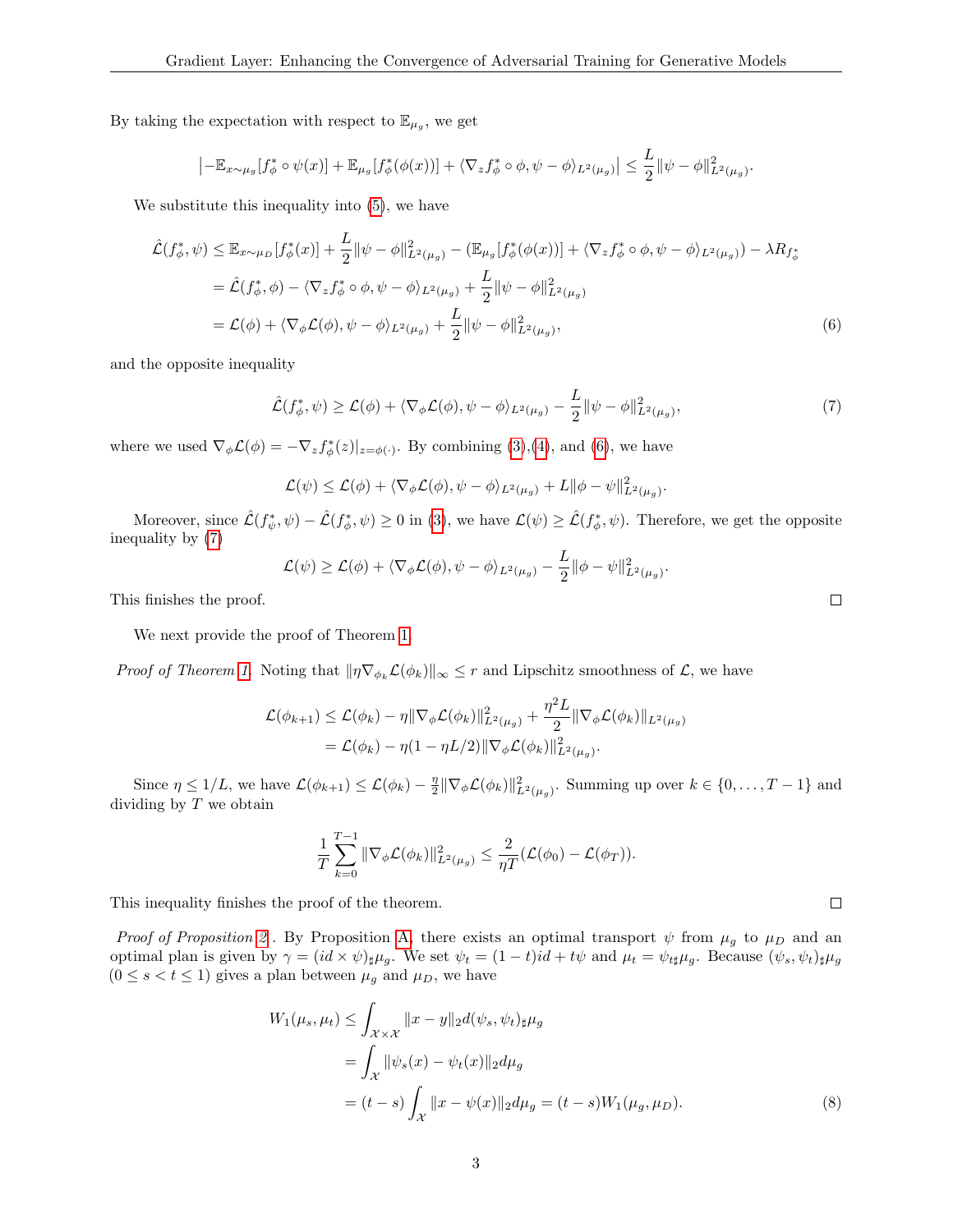We next prove the opposite inequality. Noting that  $(id, \psi_s)_\sharp \mu_q$  is a plan from  $\mu_q$  to  $\mu_s$  and  $(\psi_t, \psi)_\sharp \mu_q$  is a plan from  $\mu_t$  to  $\mu_D$ , we have the following two inequalities

$$
W_1(\mu_g, \mu_s) \le \int_{\mathcal{X} \times \mathcal{X}} ||x - y||_2 d(id, \psi_s)_{\sharp} \mu_g = \int_{\mathcal{X}} ||x - \psi_s(x)||_2 d\mu_g = sW_1(\mu_g, \mu_D),
$$
  

$$
W_1(\mu_t, \mu_D) \le \int_{\mathcal{X} \times \mathcal{X}} ||x - y||_2 d(\psi_t, \psi)_{\sharp} \mu_g = \int_{\mathcal{X}} ||\psi_t(x) - \psi(x)||_2 d\mu_g = (1 - t)W_1(\mu_g, \mu_D).
$$

Using these two inequalities and the triangle inequality, we get

$$
W_1(\mu_g, \mu_D) \le W_1(\mu_g, \mu_s) + W_1(\mu_s, \mu_t) + W_1(\mu_t, \mu_D) \le (1 + s - t)W_1(\mu_g, \mu_D) + W_1(\mu_s, \mu_t).
$$

That is  $(t-s)W_1(\mu_g, \mu_D) \leq W_1(\mu_s, \mu_t)$ . By combining this inequality and [\(8\)](#page-2-2), we have  $(t-s)W_1(\mu_g, \mu_D)$  =  $W_1(\mu_s, \mu_t)$  and this finishes the proof.  $\Box$ 

# D Labeled Faces in the Wild

In this section we provide the result on the Labeled Faces in the Wild dataset. The result is shown in Figure [1.](#page-3-3) After training WGAN-GP (left), we ran Algorithm [3](#page-0-2) for a few iterations (right).



<span id="page-3-3"></span>Figure 1: Random samples drawn from the generator trained by WGAN-GP (left) and the gradient layer (right).

## References

- <span id="page-3-2"></span>[1] Luigi Ambrosio. Lecture notes on optimal transport problems. In Mathematical aspects of evolving interfaces, pages 1–52. Springer, 2003.
- <span id="page-3-0"></span>[2] Luigi Ambrosio, Nicola Gigli, and Giuseppe Savaré. *Gradient flows: in metric spaces and in the space of* probability measures. Springer Science & Business Media, 2008.
- <span id="page-3-1"></span>[3] Yann Brenier. Décomposition polaire et réarrangement monotone des champs de vecteurs. CR Acad. Sci. Paris Sér. I Math, 305(19):805–808, 1987.